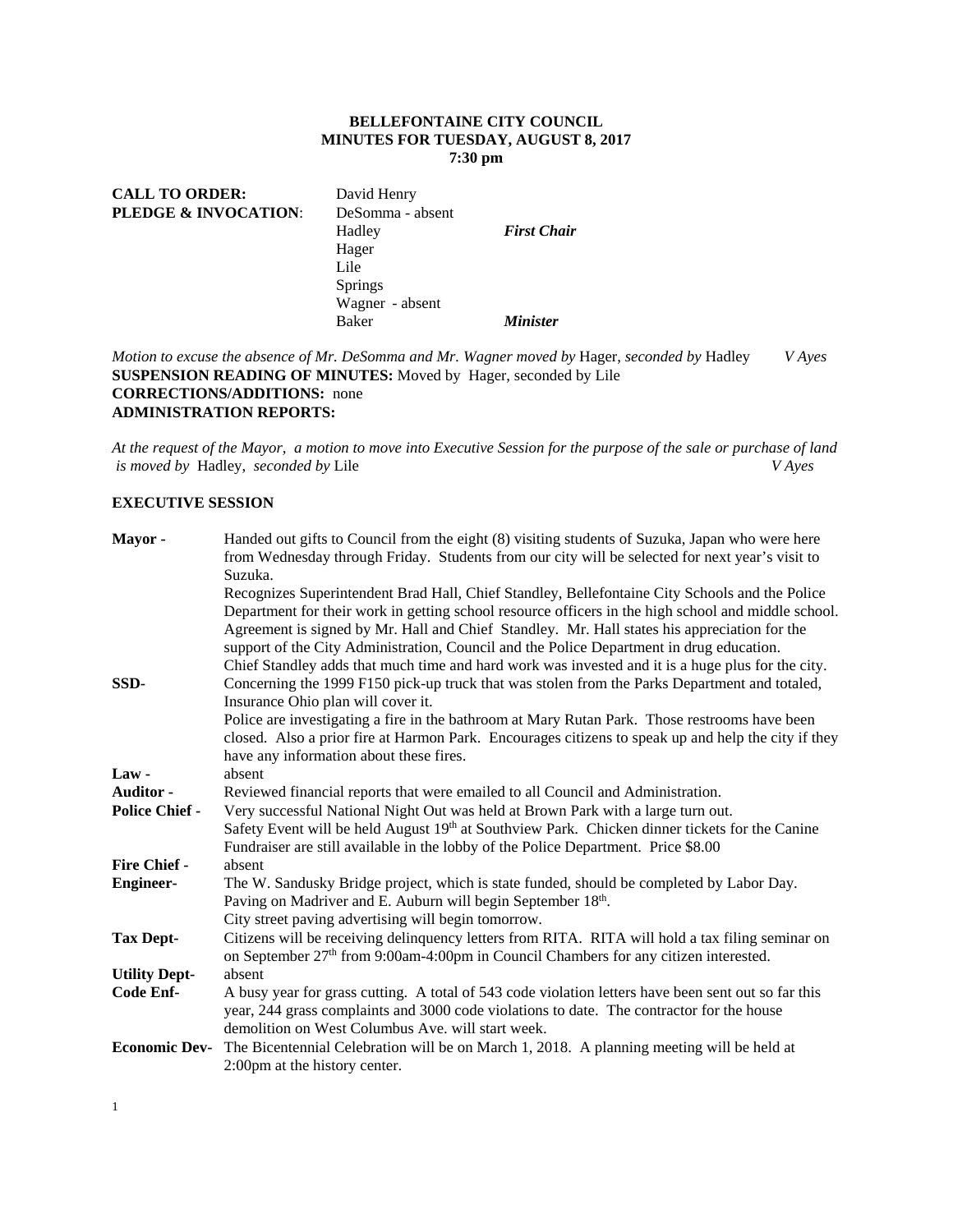## **DP&L-** absent

#### **REPORTS OF STANDING COMMITTEES:**

| <b>Rules</b> -     | No report                                                                                                                                                                                   |
|--------------------|---------------------------------------------------------------------------------------------------------------------------------------------------------------------------------------------|
| <b>Finance -</b>   | Explained ordinances on the agenda                                                                                                                                                          |
| <b>Utilities -</b> | The committee, Service Safety Director, Engineer and Auditor met on Monday, July 31 <sup>st</sup>                                                                                           |
| Safety -           | No report                                                                                                                                                                                   |
| Streets -          | The committee met this evening prior to the regular session and agreed the alley vacation requests<br>previously okayed by the Planning Commission.                                         |
|                    | <b>Sidewalks, Curbs &amp; Parks</b> –The Joint Park Board met on June 6 <sup>th</sup> . Minutes were handed out to all Council and<br>Administration (copy att to clerk's official minutes) |
| Audit -            | No report                                                                                                                                                                                   |

**COMMUNICATIONS FROM CITIZENS:** Cindy Himmler, 23350 Hoovervault Road, Raymond, Logan County Animal Haven Board, asking the city for funds to help with their \$1.00 spay and neuter clinic to be held at the fairgrounds on October 3rd. The organization is a foster based rescue with 35 years experience. They also run a food bank for pet owners in need as well as several other fundraisers and services. *President Henry assigns this to Mrs. Baker and the Finance Committee for further discussion.* 

#### **INTRODUCTION OF ORDINANCES:**

#### **1. ORDINANCES FOR 1ST READING**

17-38 A. AN ORDINANCE APPROVING, AUTHORIZING AND ADOPTING INTEREST ALLOCATION AND CREDIT CARD POLICIES FOR THE CITY OF BELLEFONTAINE AND ESTABLISHING PROCEDURES FOR FISCAL MANAGEMENT FOR CITY OF ASSET MANAGEMENT AND PURCHASING POLICIES. **FINANCE** 

| $3RR-$    | Moved by Baker, seconded by Hadley | V Ayes |
|-----------|------------------------------------|--------|
| Passage-  |                                    |        |
| Adoption- |                                    |        |

17-39 B. AN ORDINANCE AUTHORIZING THE SERVICE-SAFETY DIRECTOR TO SEEK PROPOSALS AND/OR ADVERTISE FOR BIDS AND ENTER INTO CONTRACT WITH THE SELECTED CONTRACTOR AND/OR BIDDERS FOR IMPROVEMENTS TO THE BELLEFONTAINE POLICE DEPARTMENT AND DECLARING AN EMERGENCY IN THE CITY OF BELLEFONTAINE, OHIO. **FINANCE** 

*Motion to amend Ordinance 17-39 in Section 1to change "fund 101 General" to read "fund 415 Capital Improvement" moved by* Baker*, seconded by* Hadley *V Ayes* 

| 3RR-      | Moved by Baker, seconded by Hadley | V Ayes |
|-----------|------------------------------------|--------|
| Passage-  |                                    |        |
| Adoption- |                                    |        |

17-40 C. AN ORDINANCE AUTHORIZING THE SERVICE-SAFETY DIRECTOR AND MAYOR ON BEHALF OF THE CITY OF BELLEFONTAINE TO ENTER INTO A REPAIR AND GRANT AGREEMENT WITH BELLEFONTAINE POST OFFICE, LTD. REGARDING 201 W. CHILLICOTHE AVE., FURTHER AUTHORIZING THE ACCEPTANCE OF A DEED FROM THE LOGAN COUNTY LAND REUTILIZATION CORPORATION FOR SAID PROPERTY AND THE SIMULTANEOUS TRANSFER OF SAID PROPERTY BY DEED TO BELLEFONTAINE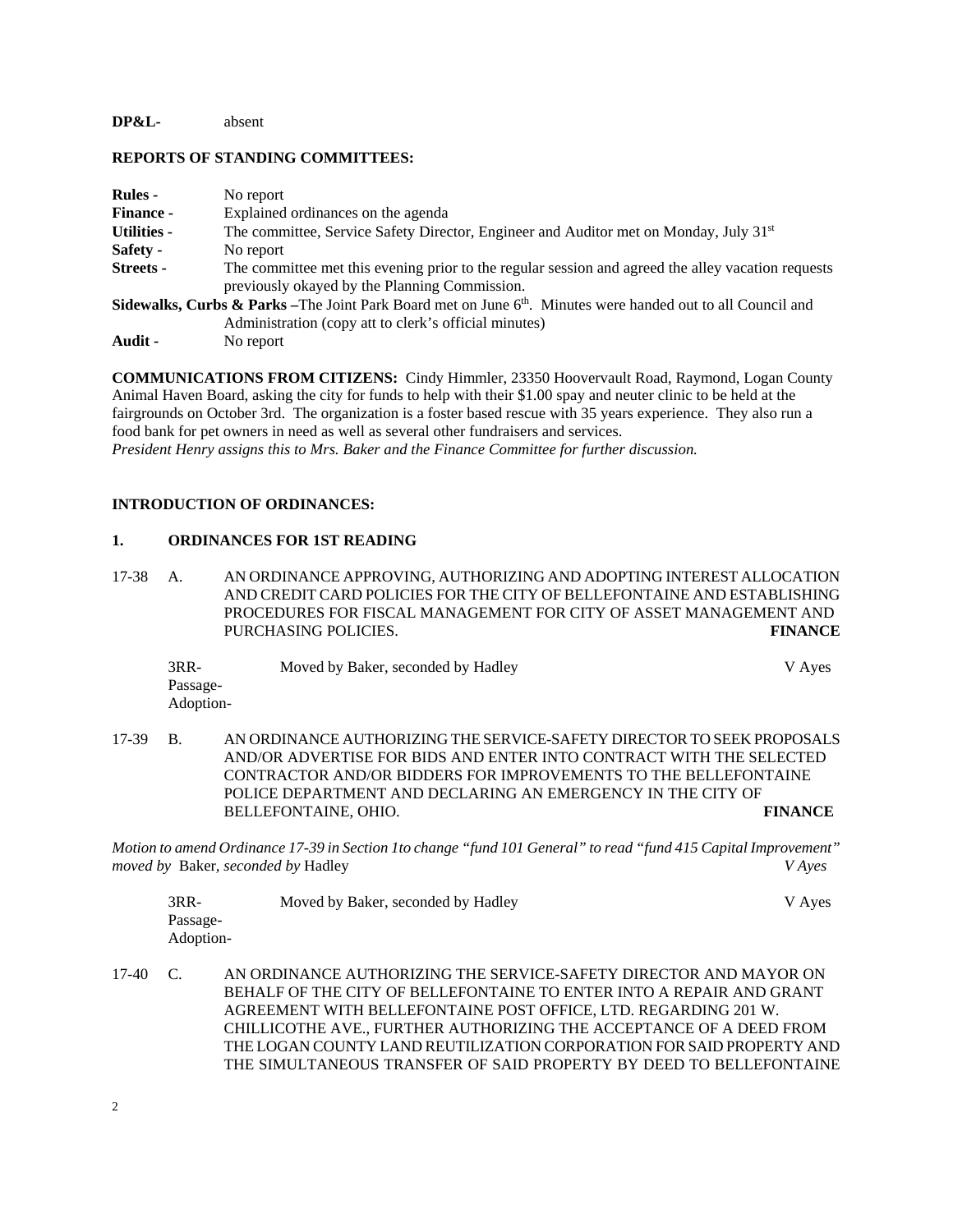POST OFFICE, LTD., AND FURTHER MAKING SUPPLEMENTAL APPROPRIATIONS AND AMENDING THE PERMANENT APPROPRIATIONS ORDINANCE AND DECLARING AN EMERGENCY IN THE CITY OF BELLEFONTAINE, OHIO. **FINANCE** 

3RR- Moved by Baker, seconded by Hadley V Ayes Passage- Springs-no Springs-no Springs-no Springs-no Springs-no Springs-no Springs-no Springs-no Springs-no Sp Adoption-

**2. ORDINANCES FOR 2ND READING**

17-37 A. AN ORDINANCE AUTHORIZING THE SERVICE-SAFETY DIRECTOR TO ADVERTISE FOR BIDS AND ENTER INTO CONTRACT WITH THE SUCCESSFUL BIDDER FOR A NEW BUILDING AT THE WASTEWATER TREATMENT PLANT AND DECLARING AN EMERGENCY IN THE CITY OF BELLEFONTAINE, OHIO.

# **FINANCE**

| $3RR-$    | Moved by Baker, seconded by Hadley | V Aves |
|-----------|------------------------------------|--------|
| Passage-  |                                    |        |
| Adoption- |                                    |        |

#### **3. ORDINANCES FOR 3RD READING**

17-34 A. AN ORDINANCE AUTHORIZING AND DIRECTING THE SERVICE SAFETY DIRECTOR TO ENTER INTO A MANAGEMENT AGREEMENT WITH MIDWEST CORPORATE AIR, INC. FOR THE OPERATION OF THE BELLEFONTAINE REGIONAL AIRPORT AND DECLARING AN EMERGENCY IN THE CITY OF BELLEFONTAINE, OHIO. **FINANCE** 

Adoption – Moved by Baker, seconded by Hadley V Ayes

17-35 B. AN ORDINANCE AUTHORIZING THE SERVICE-SAFETY DIRECTOR TO SEEK PROPOSALS AND/OR ADVERTISE FOR BIDS AND ENTER INTO CONTRACT WITH THE SELECTED CONTRACTOR AND/OR BIDDERS FOR 2017 STREET RESURFACING PROJECT AND DECLARING AN EMERGENCY IN THE CITY OF BELLEFONTAINE, OHIO. **FINANCE**

Adoption - Moved by Baker, seconded by Hadley V Ayes

## **COMMUNICATIONS FROM CLERK:** none

**COMMUNICATIONS FROM COUNCIL:** Mrs. Baker just returned from a meeting for the "Vets to DC" trip on September  $15<sup>th</sup>$  thru  $17<sup>th</sup>$  where she will participate as a volunteer for the trip. On behalf of Park Superintendant Myers, Mrs. Baker invites all to check out the wild flowers that were planted by

the Park Department at Myeerah Nature Preserve.

*Mr. Holycross invites all to come out for the "Hot Summer Nights Car Show" this weekend.*  Mayor Stahler hands out to all, a report of the current condition of the "Old Post Office", contractors assessment, and summary of the renovation plans (copy att to clerk's official minutes)